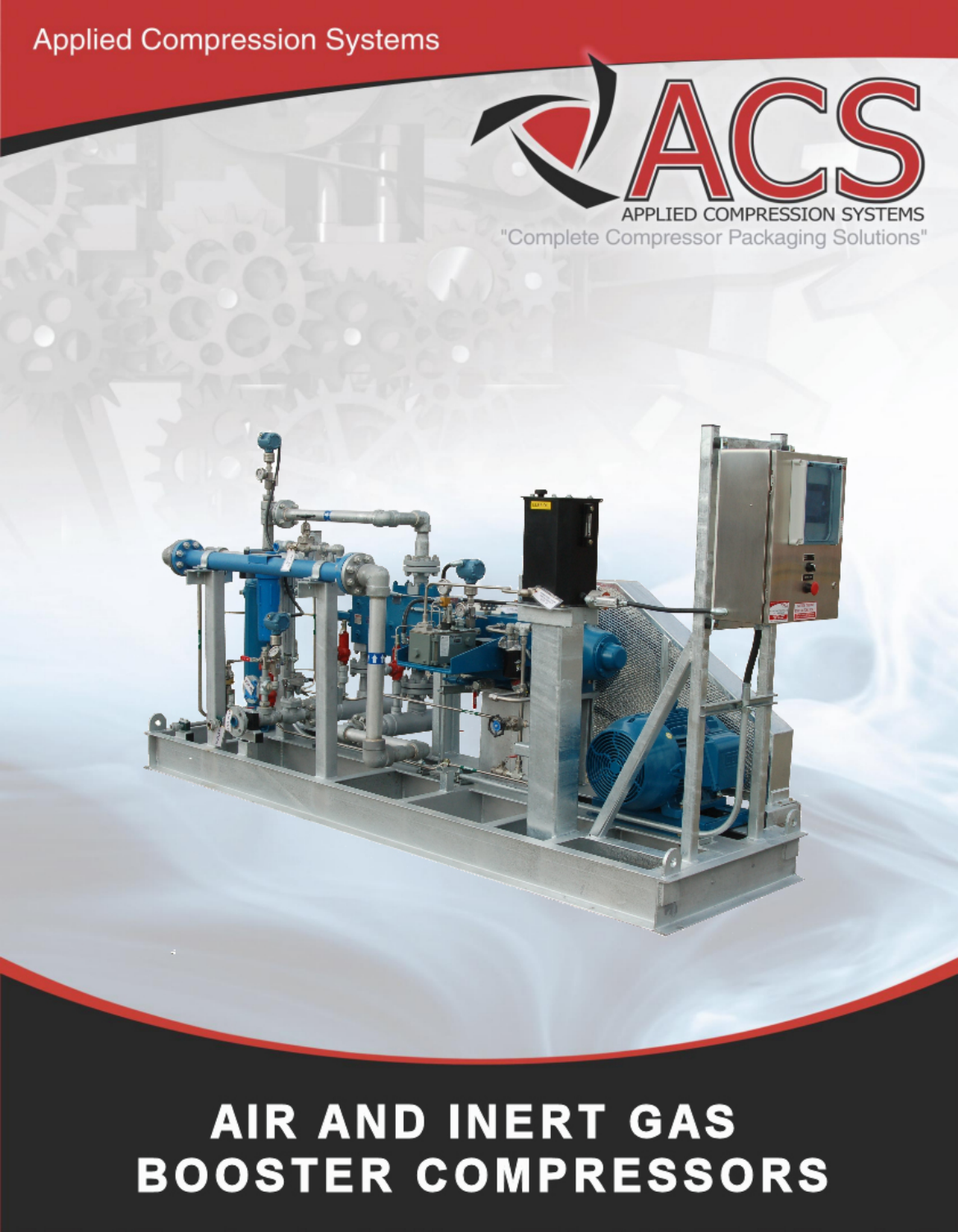#### **PRODUCT RANGE:**

- 5 to 750 horsepower
- Rotary and reciprocating compressors
- Lubricated and oil-free
- Discharge pressures: to 30,000 PSIG
- Capacities: From 10 to 1000 CFM
- Drivers: Electric motor, diesel/gasoline engine or hydraulic drives

#### **APPLICATIONS:**

- Pet Bottle Blowing
- **Leak Detection**
- Nitrogen Boosting
- Pressure Testing
- **Drilling**
- Pipeline Testing
- **Blow Molding**

In many cases, when high pressure air or gas is required, adding a booster to a conventional 100 – 150 PSIG compressor to increase the pressure is more economical than using a high pressure compressor.

When you need to boost existing pressure to a higher pressure to Applied Compression for a complete range of products from small air amplifiers to large reciprocating or rotary screw booster compressor packages.

At Applied Compression, we recognize that in many cases, the initial capital cost of the compressor pakage will often determine the economic viability of the project. With this in mind, we have developed a range of products that allow us to easily match a unit to your specifications and budget.

As a provider of both standard and custom fabricated systems, we have the experetise to design and supply the most cost effective package for your compression requirements. Our pakages offer a clean, simple design that allows easy access for nomal maintenance. Each booster supplied by us includes a comprehensive set of operating manuals and data sheets.

Each motor/compressor combination is available as a simple skid-mounted unit or housed in a weatherproof enclosure or walk-in style building.

These packages are designed and fabricated here in North America ensuring compliance with local code requirements including UL, CSA, ASME and OSHA.

Our goal is to provide superior, high reliability compressor packages that translate into lower operating costs and increased profits for your company.

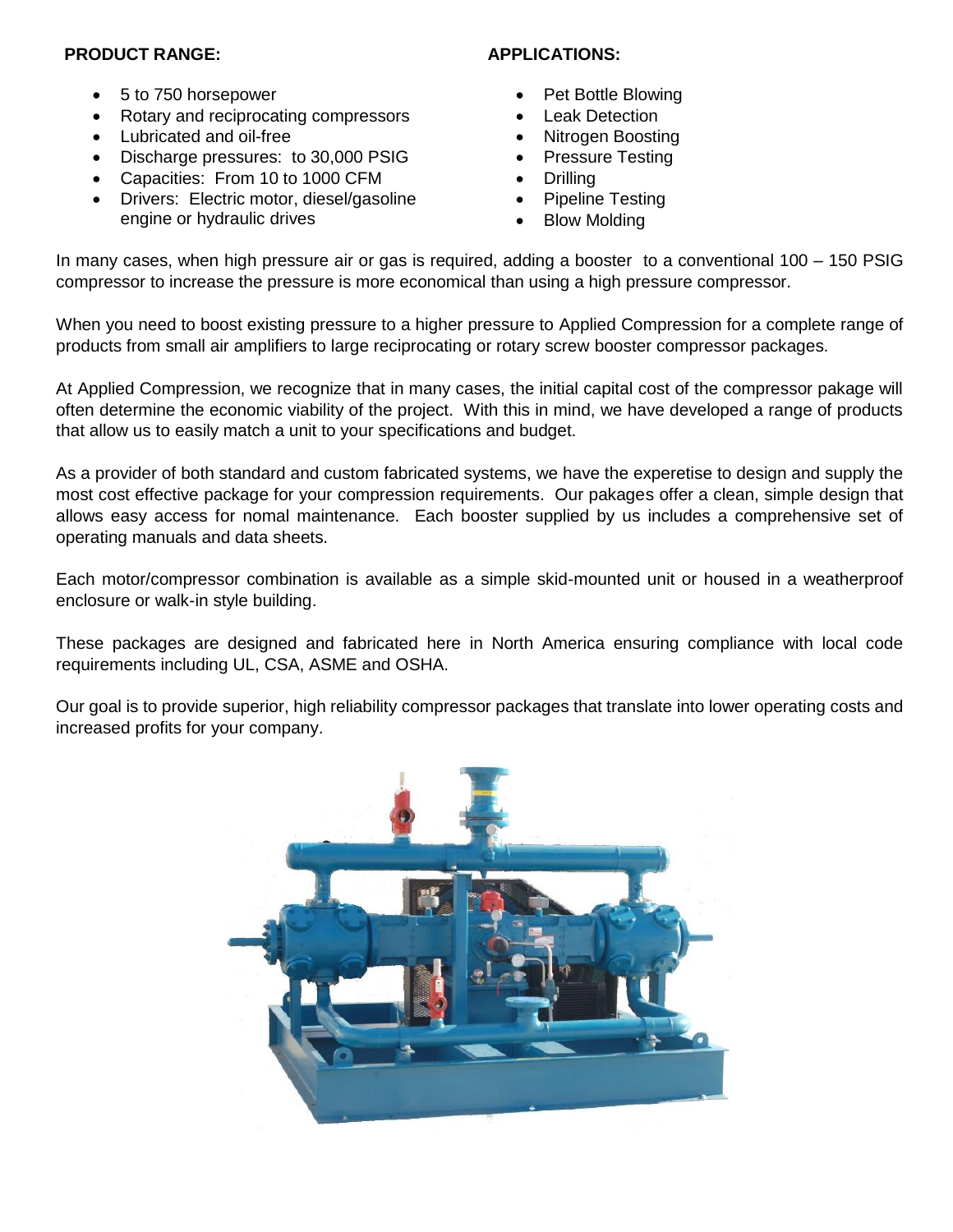### **WHAT WE OFFER ….**

**EXPERIENCE** – Our key personnel have over 100 years of combined experience. This experience and our wide range of product allows us to recommend the best technical solution and the most economical approach to your applications.

**PRODUCT SELECTION –** We offer a complete range of compressor types and brands allowing us to select and recommend the best unit for your application.

**CUSTOM DESIGNED PACKAGES –** As a provider of both standard and custom fabricated compressor systems, we have the expertise to design and supply the most cost-effective package for your starting air compression requirements. Our packages offer a clean, simple design that allows easy access for normal maintenance.

**MODULAR DESIGN** – Our modular design allows us to select and match components that will provide the best economics for your applications.

**MINIMAL FLOOR SPACE REQUIRED –** We recognize that plant floor space is expensive and often at a premium. Our compressor packages are designed to minimize floor space requirements.

**CADD DESIGN** – We utilize a Computer Aided Design and Drafting (CADD) system, so we can provide you with a detailed look at your compressor package before it's manufactured.

**FULL RANGE OF ELECTRICAL CLASSIFICATIONS –** Compressor packages are available for unclassified, class 1, division 2 and class 1, division 1 explosion proof areas.

**DRIVERS –** available prime movers include electric motor, gasoline or diesel engines, hydraulic motors and power take-offs.

**ELECTRIC MOTORS** – are WEG brand Severe Duty, Premium Efficiency cast iron frame, TEFC electric motors with a 1.25 service factor up to 100 horsepower (1.15 SF over 100 HP). Inverter duty certified for 20:1 CT and 1000:1 VT.

**ENGINEERED FOR MAXIMUM SAFETY –** All packages are manufactured to ASME code as well as all provincial/state electrical code requirements. Pressure vessels are hydrostatically tested for complete user safety and equipped with approved ASME code safety relief valves.

**TESTING** –Each compressor or blower package undergoes a mechanical run test and detailed inspection process prior to shipping.

**QUALITY CONTROL DOCUMENTATION** – On completion, you are provided with detailed quality control documentation including material test reports (MTRs), hydro-test reports, x-ray certificates, welder qualifications, weld mapping, ASME U1A forms etc., ensuring safe equipment operation for years to come.

**DETAILED PARTS & OPERATING MANUALS** – Each compressor package manufactured by us comes with a set of in-depth parts and operating manuals, so you can clearly understand the operation and maintenance requirements of the equipment.

**SHIPPING LOGISTICS** – Whether you need a package to be shipped within Canada, across North America or overseas we can assist with final shipping arrangements to your site.